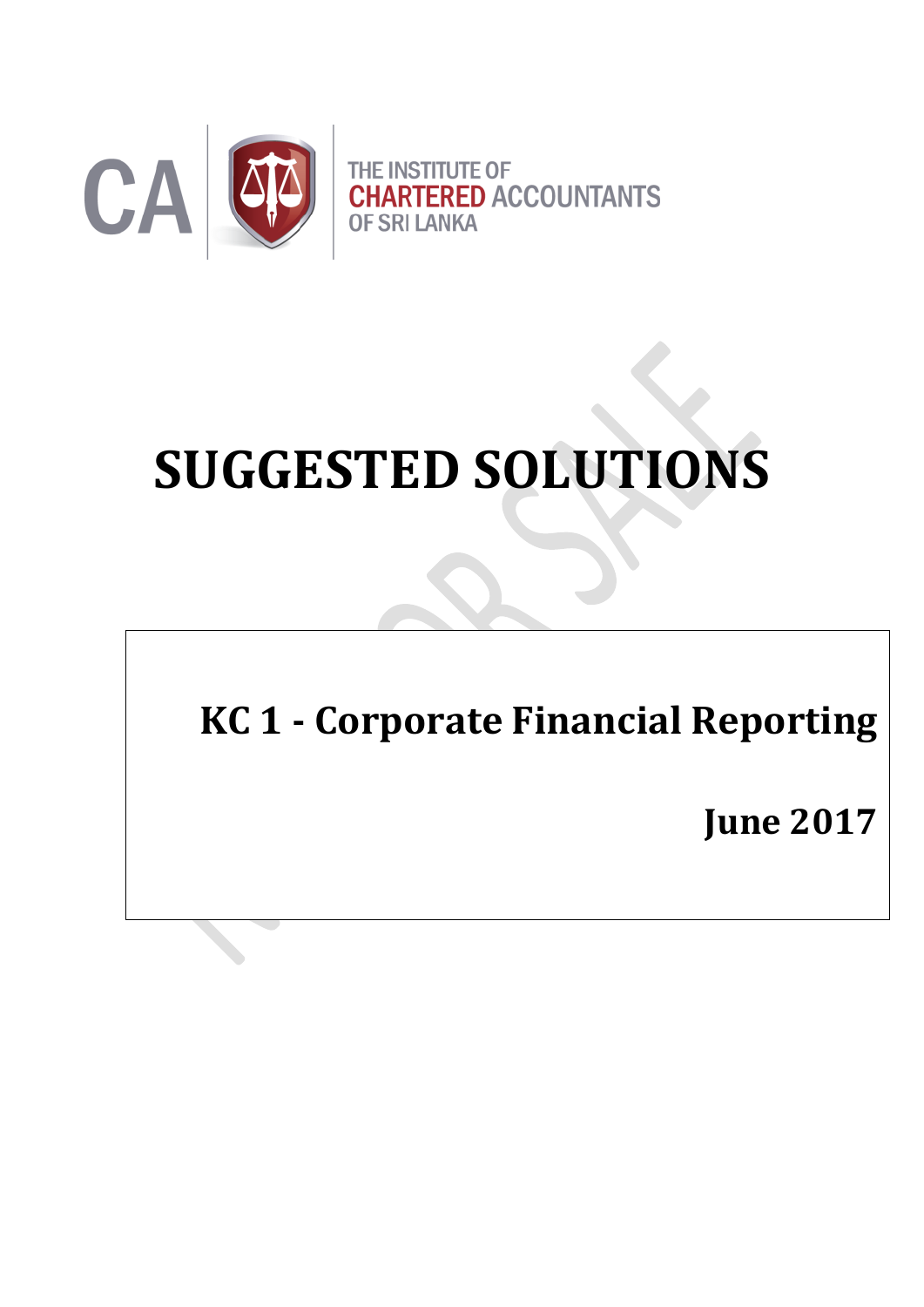### **SECTION 1**

#### **Answer 01**

| <b>Relevant Learning Outcomes/s:</b>                                           |
|--------------------------------------------------------------------------------|
| 1.1 Interpretation and application of Sri Lanka Accounting Standards (Level A) |
| Study text reference: Pages 25, 156, 335, 340                                  |

#### (a)

1. An instrument redeemable in cash only at the option of the issuer does not satisfy the definition of a financial liability per LKAS 32, because the issuer does not have a present or future obligation to transfer the financial assets to the holders. In this case, redemption of the shares is solely at the discretion of the issuer. Hence, there is no requirement to apply 'split accounting' and the entire amount may be classified as equity.

#### 2. **Note A**

When debtors are sold, but with full recourse to the entity for any default on the loan, the guarantee provided by the entity has the effect that it retains substantially all the risks and rewards of the loan, which is therefore not derecognised . Hence, the debtors will remain in the books.

#### **Note B**

With regard to impairment, the company needs to adopt a dual approach whereby significant debtors (e.g. A & B) are individually impaired. This requires the company to identify the existence of impairment indicators, and if any exist, future cash flows should be forecasted and discounted. The balance of other debtors can be subjected to collective impairment based on historical data.

3. This loan has been granted not at the market rate. Therefore, this loan should be recognised initially at the fair value, which is the present value of future payments of Rs. 1 million and interest using the market rate of 8%.

Accordingly, the present value of the loan is as follows:

Y1-Y5:  $50,000 * 3.9927 = 199,635$  $Y5 - 100,000 * .680583 = 680,583$  $Total = 880.218$ 

The difference between Rs. 1 million and the above present value (i.e. Rs. 119,781) should be charged to the profit or loss as an expense.

Subsequently, this loan should be measured at amortised cost.

(15 marks)

KC1- Suggested Solutions June 2017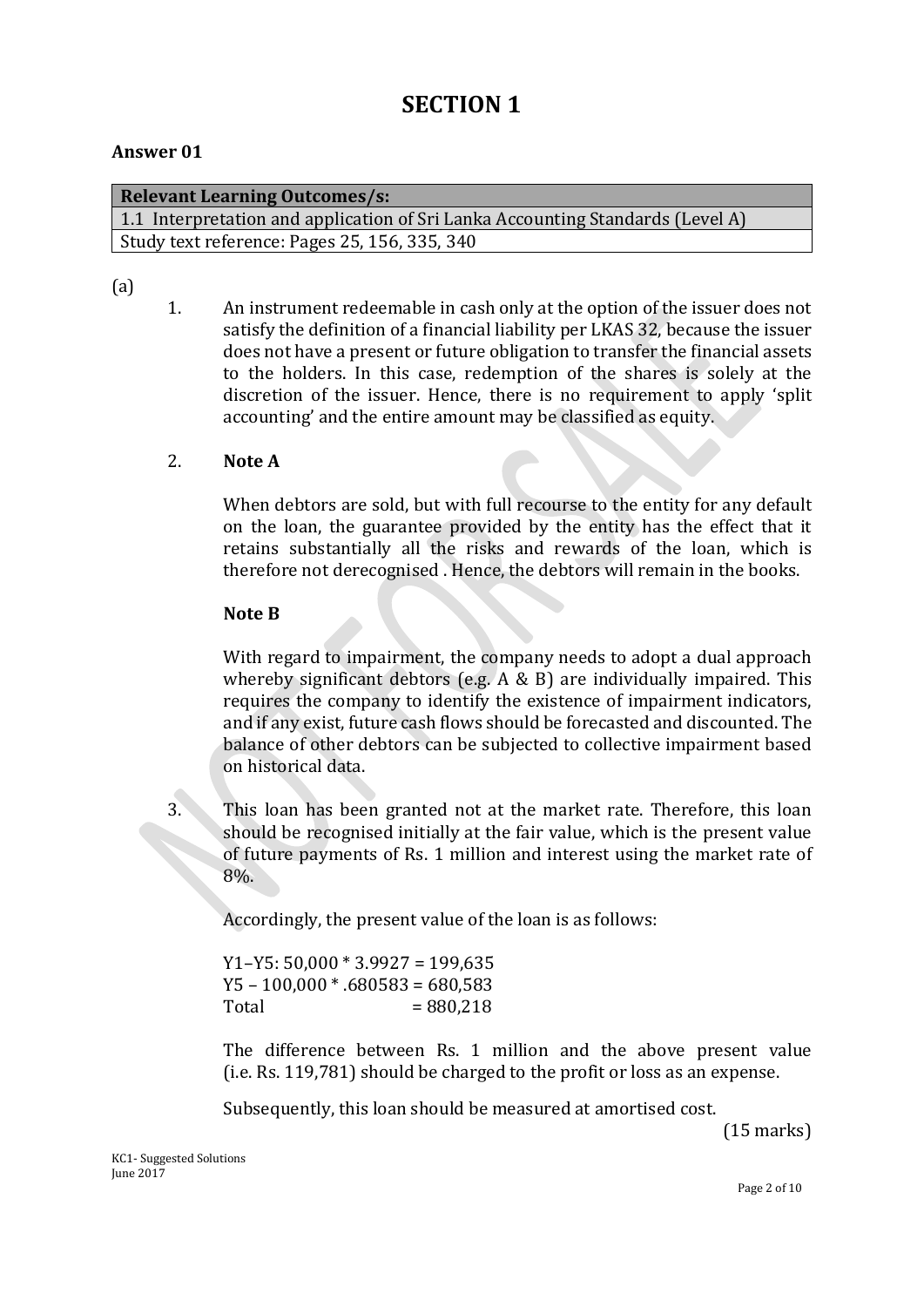- (b)
- (i) "Highest and best use" is a valuation concept that considers how market participants would use a non-financial asset to maximise its benefit or value. The maximum value of a non-financial asset to market participants may come from its use:
	- in combination with other assets or with other assets and liabilities, or
	- on a stand-alone basis

In determining the highest and best use of a non-financial asset, you must consider uses that are physically possible, legally permissible and financially feasible.

As such, when assessing alternative uses, entities should consider:

- the physical characteristics of the asset
- any legal restrictions on its use, and
- whether the value generated provides an adequate investment return for market participants

(4 marks)

- (ii) If the highest and best use of a non-financial asset differs from its current use, entities are required to:
	- disclose this fact , and
	- state why the non-financial asset is being used in a manner that differs from its highest and best use

(2 marks)

(c)

- An entity is related to a reporting entity if one entity is a joint venture of the other entity. Therefore, SCP and the joint venture are related parties.
- If a person is a key management personnel of the reporting entity, that person is a related party to the entity. Therefore Lokuge is a related party of SPC.
- The joint operation is not a related party of SCP.

(4 marks)

**(Total: 25 marks)**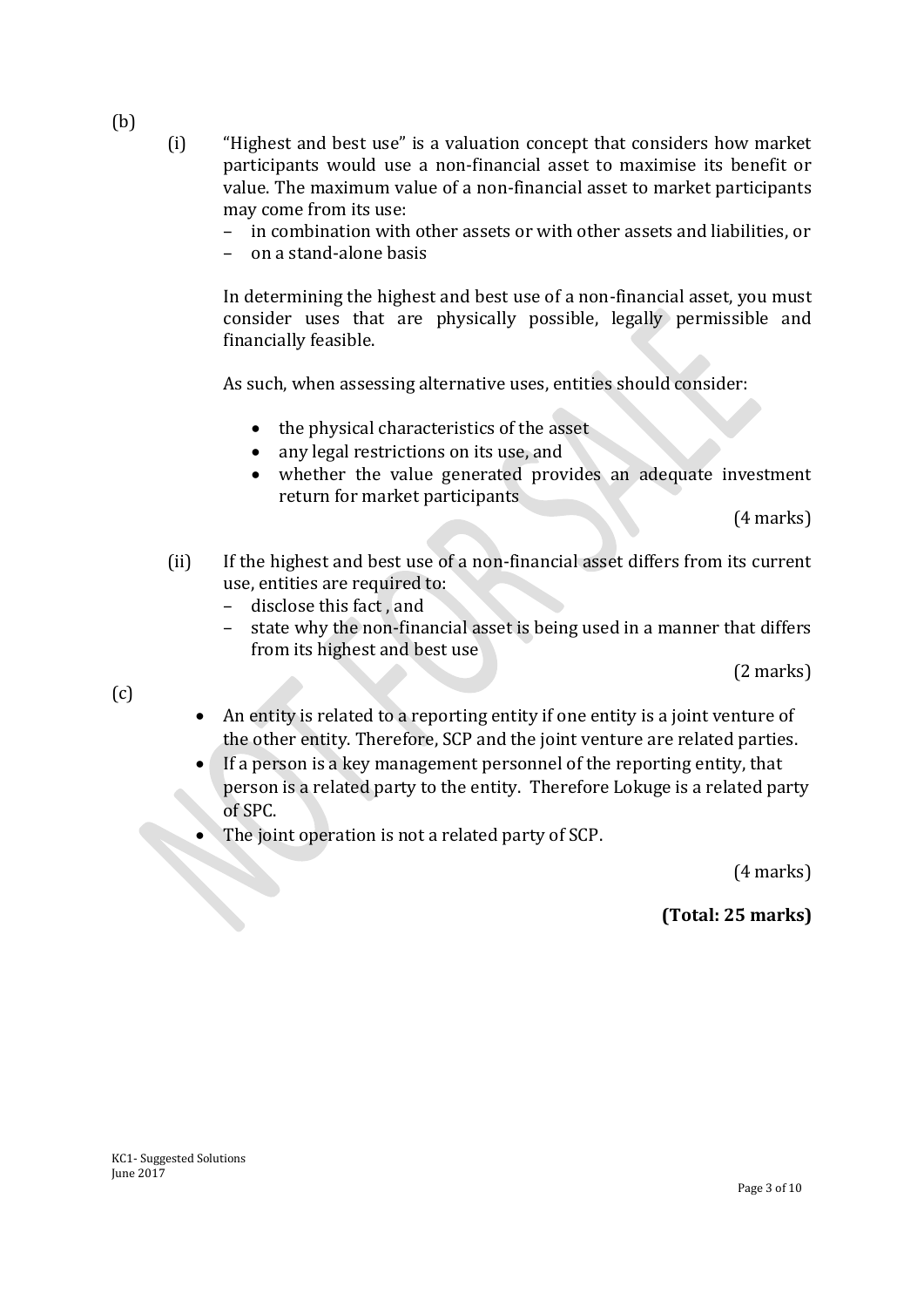#### **Answer 02**

| <b>Relevant Learning Outcomes/s:</b>                                           |
|--------------------------------------------------------------------------------|
| 1.1 Interpretation and application of Sri Lanka Accounting Standards (Level A) |
| Study text reference: Pages 103, 105, 118, 158                                 |
|                                                                                |

(a)

(i) This land should be recognised as an investment property under LKAS 40 since on 1 April 2016 the use of the property was undecided. As the land was acquired in exchange for monetary assets (i.e. receivable balance), the cost of the land should be measured at fair value unless it lacks the commercial substance. If not, it should be measured at the carrying value of the receivable balance.

(2 marks)

(ii) The first 2 floors will be accounted for as PPE upon completion and the initial measurement will be at cost.

(3 marks)

(iii) The floors identified to be rented will be recorded as investment property and the initial measurement will be at cost**.**

(3 marks)

(iv) Borrowing costs can be capitalised if the asset meets the definition of a qualifying asset. Assuming the apartment complex will take a substantial period to complete, the borrowing cost will be capitalised during the construction period. Any borrowing costs incurred before or after the construction of the project will be expensed.

(4 marks)

(b)

In order to assess whether an impairment adjustment is necessary, the CGU's (Plaza Homes division) carrying amount including goodwill should be compared with the recoverable amount of the unit (para 90).

#### Recoverable amount

Fair value less costs of disposal

| Estimated value of the CGU | Rs. 760 million |
|----------------------------|-----------------|
| Costs of disposal          | Rs. 5 million   |
| FV less costs of disposal  | Rs. 755 million |

Termination benefits of Rs. 10 million (as defined in LKAS 19) are not part of the direct incremental costs to dispose the unit.

Value in use

KC1- Suggested Solutions June 2017 Present value of future cash flows Rs. 646 million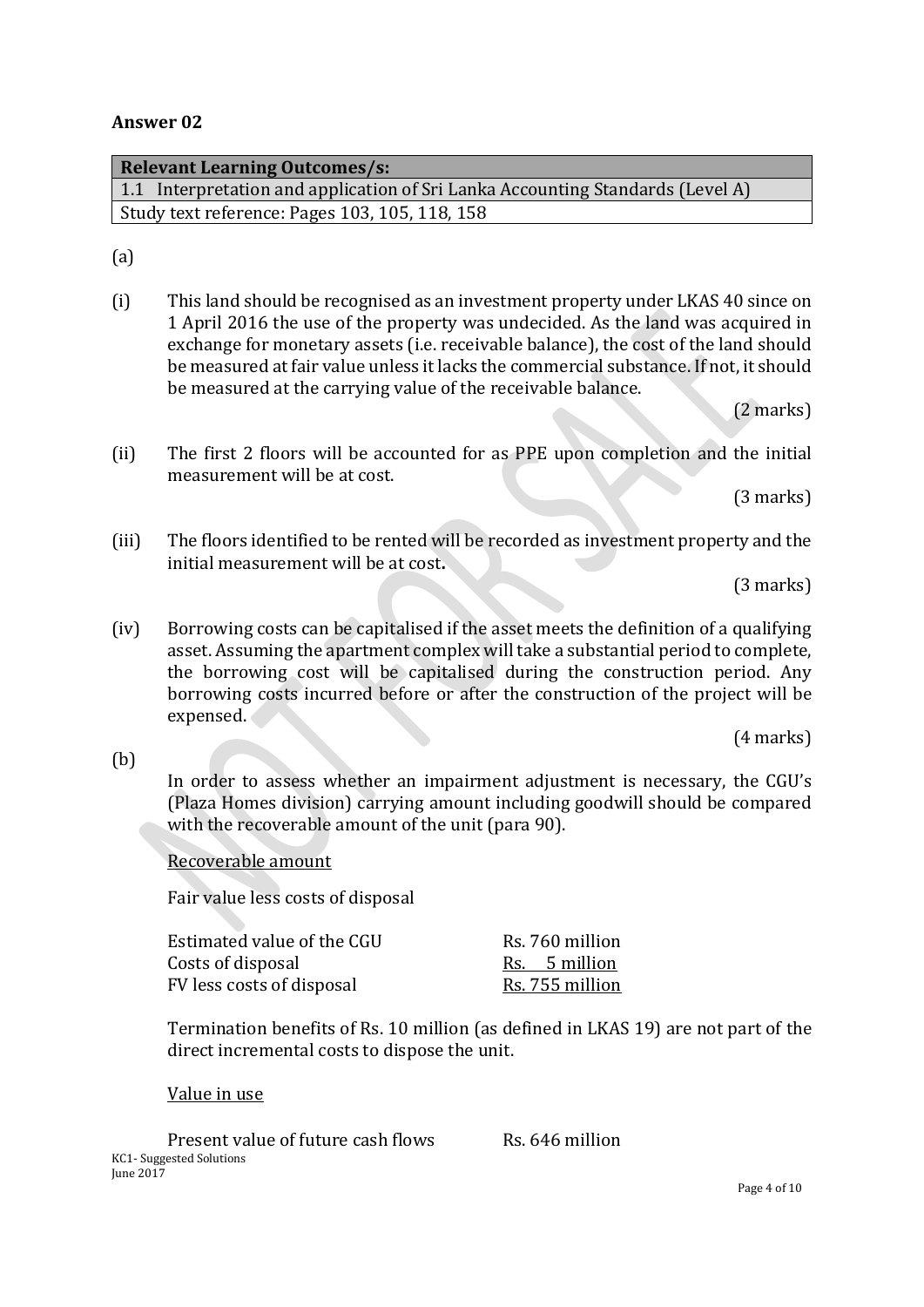| Add:                      |  |
|---------------------------|--|
| Future restructuring cost |  |
| Finance cost              |  |
| Value in use              |  |

Rs. 70 million Rs. 7 million Rs. 723 million

Future cash flows should be estimated for assets in its current conditions. Therefore, future restructuring costs that are not yet committed are not part of the estimated cash flows (para 44).

Estimates of future cash flows shall not include financing cash flows.

The fair value less costs of disposal of Rs. 755 million is higher.

#### Carrying amount

It was assumed that the above recoverable amount was determined considering the liabilities reflected in the net carrying amount of the CGU, and the receivables directly attributable to the CGU.

*If the candidate assumes payables and receivables are not part of the carrying amount using a proper basis, such amounts should be excluded from the carrying amount.*

The recoverable amount is lower than the carrying amount. Therefore, the impairment adjustment is necessary.

Accordingly, the impairment is Rs. 135 million (i.e. Rs. 890 million – Rs. 755 million).

Allocation of this impairment should first be to goodwill and then to the other nonmonetary assets on a pro-rata basis:

| Property           | $650 - 80$ [ $(105/855) * 650$ ] | 570 |
|--------------------|----------------------------------|-----|
| Equipment          | $205 - 25$ [(105/855) * 205]     | 180 |
| Allocated goodwill | $30 - 30$                        |     |
|                    |                                  |     |
|                    |                                  |     |
|                    |                                  |     |

(13 marks)

**(Total: 25 marks)**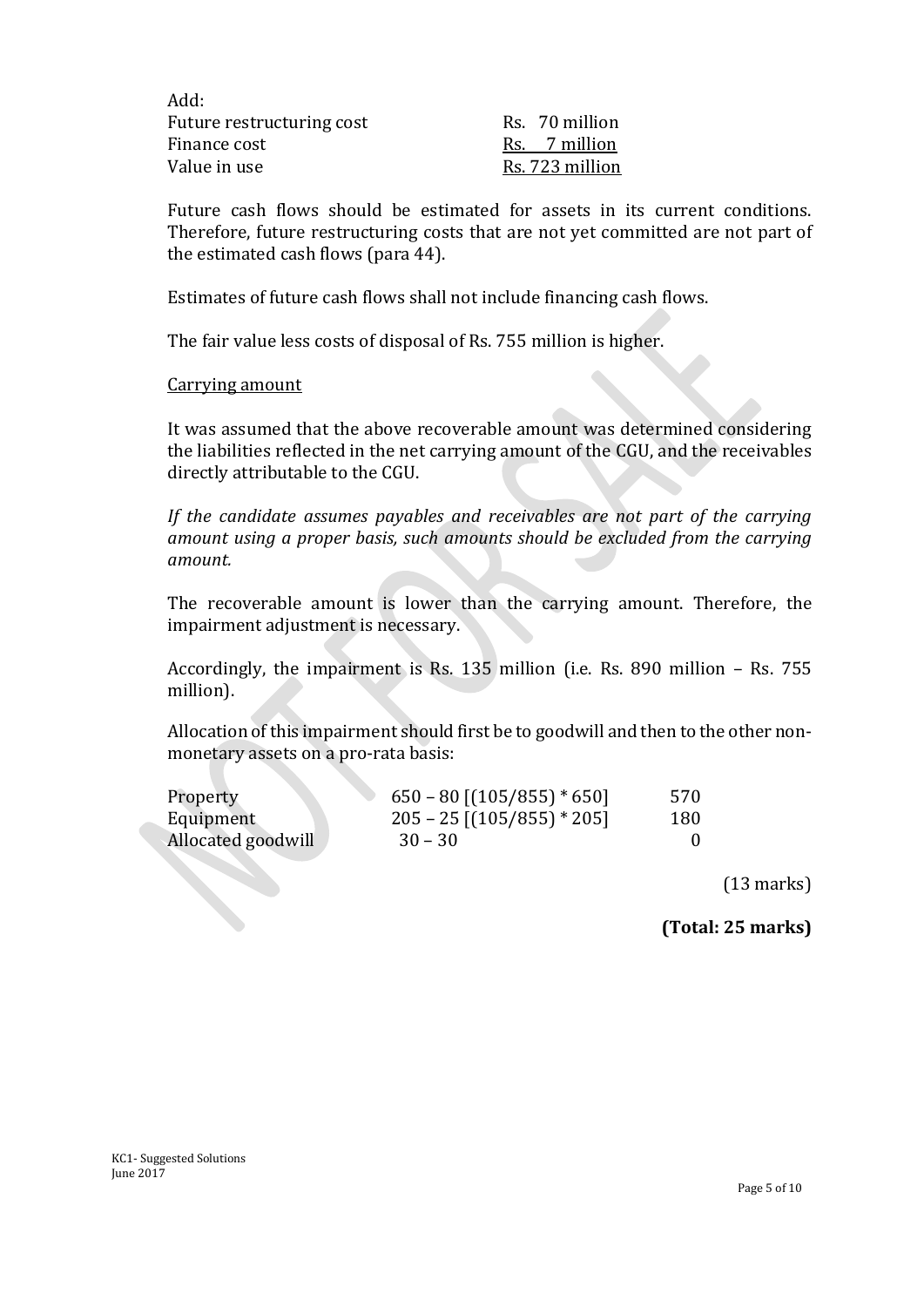## **SECTION 2**

#### **Answer 03**

#### **Relevant Learning Outcomes/s:**

- 2.2 Joint ventures
- 2.3 Investment in an Associate
- 4.1 Corporate governance and sustainability reports including integrated reporting
- 5.1 Recent ethical issues
- 3.2 Internal financial statement analysis

Study text references: Pages 17, 41, 528, 535, 736

(a)

#### **Option 1**

According to the contractual terms, the new entity (separate vehicle) will have a separate legal form and the assets and liabilities of the separate vehicle are considered to be the assets and liabilities of the separate vehicle.

Further, the parties to the arrangement do not have the right to the assets of the arrangement. Their obligation for the liabilities will be limited to the unpaid capital.

The contractual arrangement establishes each party's share in the profit or loss relating to the activities of the arrangement.

Accordingly, the arrangement is a joint venture.

The parties recognise their rights to the net assets of the new entity as an investment and account for them using the equity method.

In this case, each party's investment will be Rs. 250 million (each). For SSPL, this will be the cost of the investment for initial recognition. Thereafter the carrying amount is increased or decreased to recognise SSPL's share of the profit or loss of the new entity.

#### **Option 2**

SSPL gets the majority of the voting rights of the new entity by holding 60% of the ordinary shares. In the absence of any other factors that could alter decision-making, SSPL will control the new entity. However, SFP(HK) would be responsible for major operating and capital decisions of the instant noodles division including budgets. Further, SFP(HK) can appoint or approve the majority of the key management personnel of the new entity who have the ability to direct relevant activities. This will alter the decisionmaking power. Obviously, such decisions made by SFP(HK) will significantly affect each party's return.

Therefore, SFP(HK) will get control over the new entity.

KC1- Suggested Solutions June 2017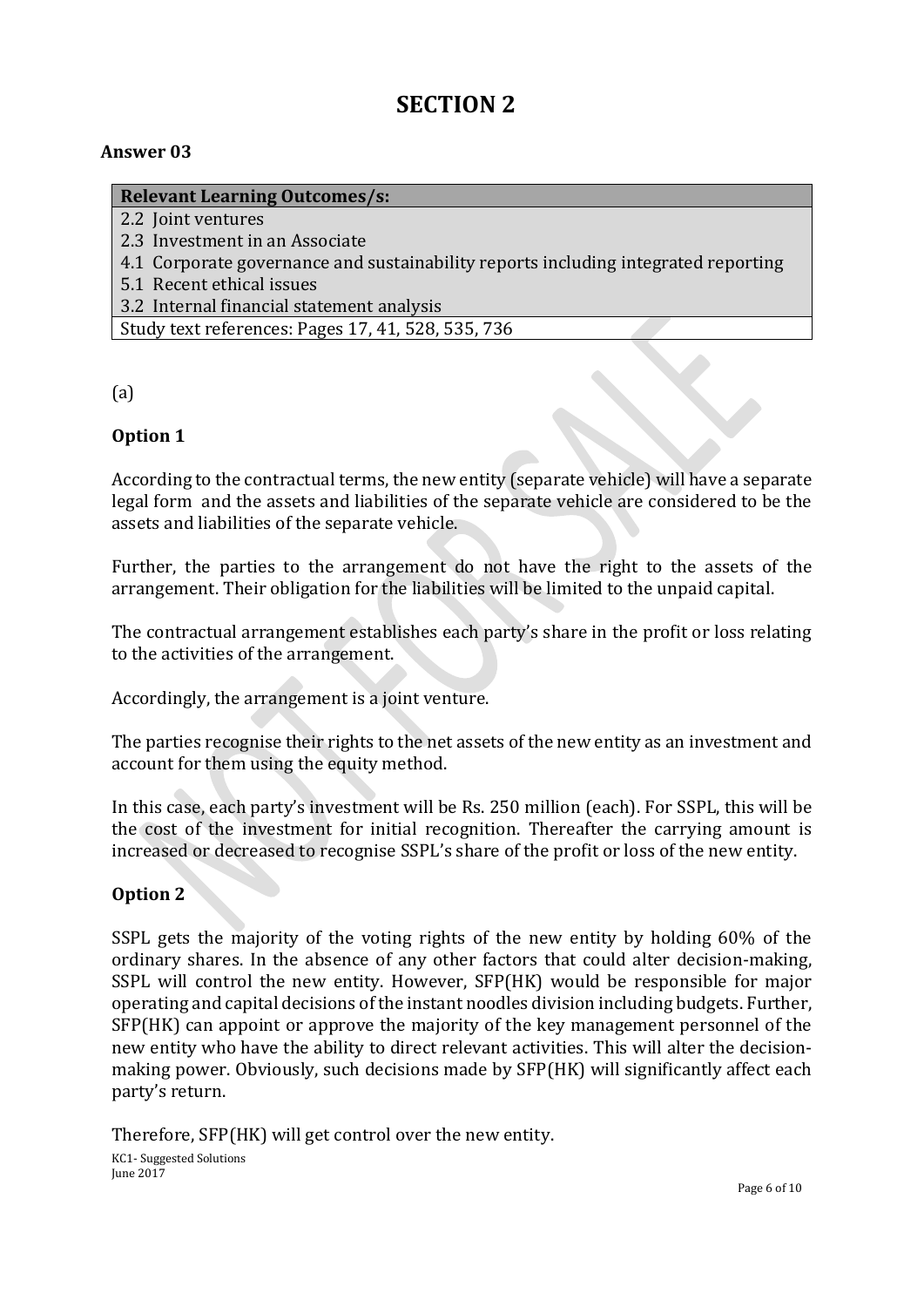The investment made by SSPL in the new entity can be considered as an investment in an associate based on the ownership and ability to participate in policy-making processes by appointing a director to the board. This investment should be accounted for using the equity method.

The investment should be initially recognised at cost. Thereafter, the carrying amount should be increased or decreased to recognise SSPL's share of the profit or loss of the new entity.

The cost of the investment is as follows:

Initial cash payment (Rs. 330 million  $*50\%$ ) Rs. 165 million Deferred cash (Rs. 120 miilion/1.13) Rs.  $106.2$  million Contingent cash (Rs. 50 million/1.13^2) Rs.  $39.15$  million Total consideration Total consideration

(25 marks)

(b)

Currently all the directors of the company are family members and therefore not independent.

However, if the company is listed, the board should have a balance of executive and nonexecutive directors and the board should include at least 2 non-executive directors or such number of directors equivalent to one third of the total number of directors, whichever is higher. Then no individual or small group of individuals can dominate the board decision taking.

#### Appointments to the board

Currently, directors join the company due to the family relationships that they have with the founder. For example, Edward joined the board at the request of the CEO who is a brother of the founder.

If the company is listed there should be a formal and transparent procedure for the appointment of new directors to the board. A Nomination Committee should be established to make recommendations to the board on all new board appointments..

(4 marks)

(c) The group finance director is a chartered accountant. As such, he:

- should be aware of the requirements of SLFRS and apply those requirements in order to achieve fairly presented financial statements
- is bound by CA Sri Lanka Code of Ethics

SLFRS 10 clearly states that a parent is exempt from preparing consolidated financial statements if it meets all the following conditions: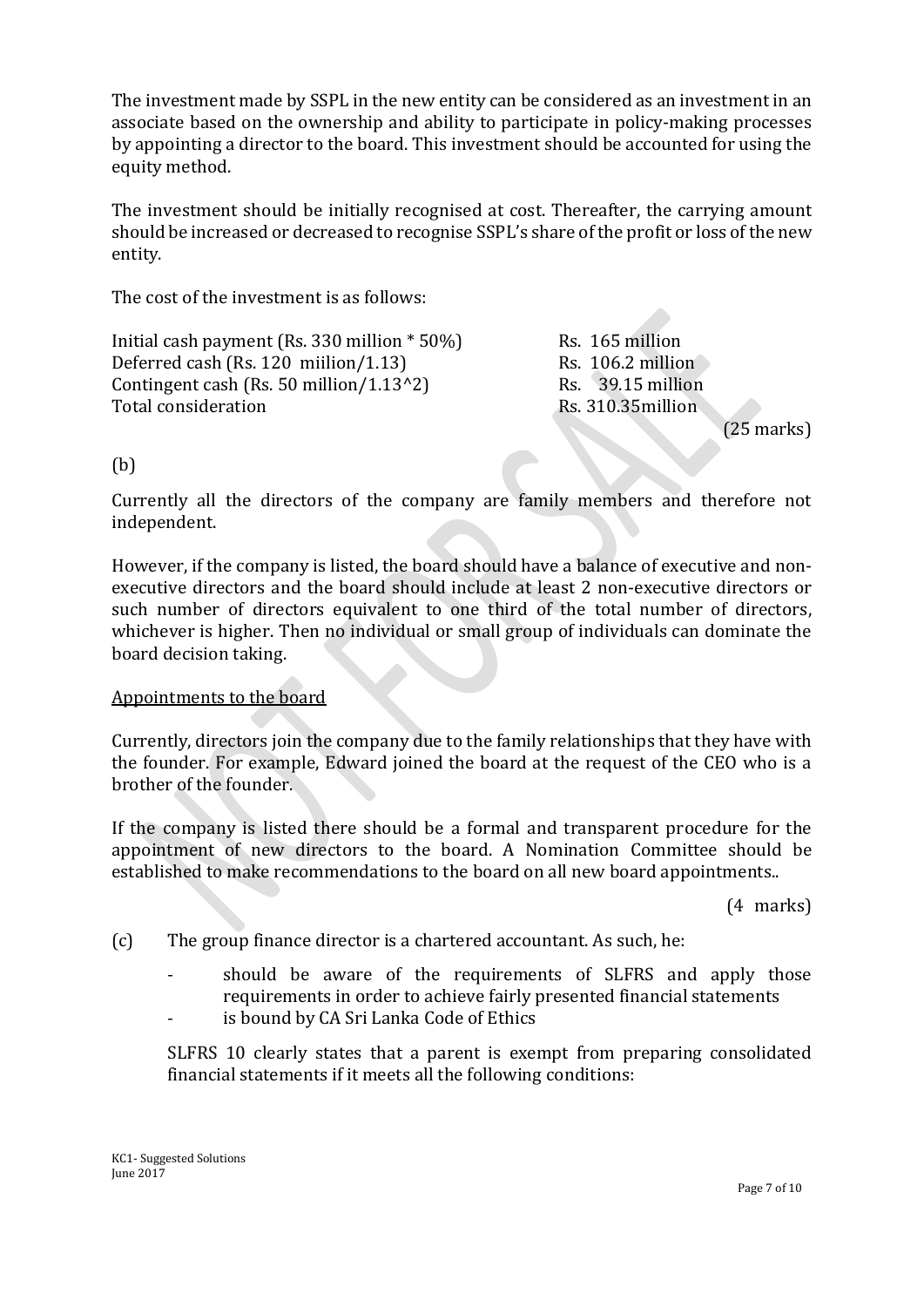- It is a wholly or partially owned subsidiary and all its other shareholders have been informed about and do not object to the parent not preparing consolidated financial statements.
- Its debt or equity are not traded in a public market.
- It did not file, nor is it in the process of filing its financial statements with a securities commission or other regulatory organisations for the purpose of issuing such instruments in a public market, and
- Its ultimate or intermediate parent produces consolidated financial statements that are available for public use.

But in this case, all the above are not met and SSPL is required to prepare consolidated financial statements.

If the group finance director were to accept the CEO's statement, this would be a clear breach of integrity (integrity  $\rightarrow$  the group finance director is honest in his professional conduct)**.** It also displays a lack of objectivity (i.e. requirement that an accountant should not allow bias, conflict of interest or the influence of others to override professional judgment).

The group finance director must behave professionally and display professional competence and due care by complying with professional standards and regulations to avoid any act that will discredit the profession.

The group finance director must explain to the CEO the requirements of accounting standards in respect of preparation of consolidated financial statements**.** If the CEO insists on not preparing consolidated financial statements, the finance director should bring this to the attention of the internal and external auditors.

(6 marks)

#### (d) **Profitability assessment**

#### **Revenue**

Revenue of SSPL in 2017 has decreased by 3% compared to 2016. This was disappointing when the company had budgeted revenue to increase by 4%. The main reasons for this reduction can be identified as follows**:**

- Reduction in food products revenue, which is the main revenue stream (2017: 61%) by 2%, and fuel and lubricants revenue by 8%.
- SSPL operates in a highly competitive market and the threat from substitutes is very high. Therefore, there is a difficultly in increasing prices to be in line with the increase in the cost of production.
- Slight movements in some of the food products revenue from high-priced products to low-priced products.

#### **Gross profit margin**

GP margin has come down to 21% in 2017 from 24% in 2016. This was mainly due to the increase in cost of sales by 2% when compared to 2017. Further, there were changes to the composition of revenue from food products. Reduction of the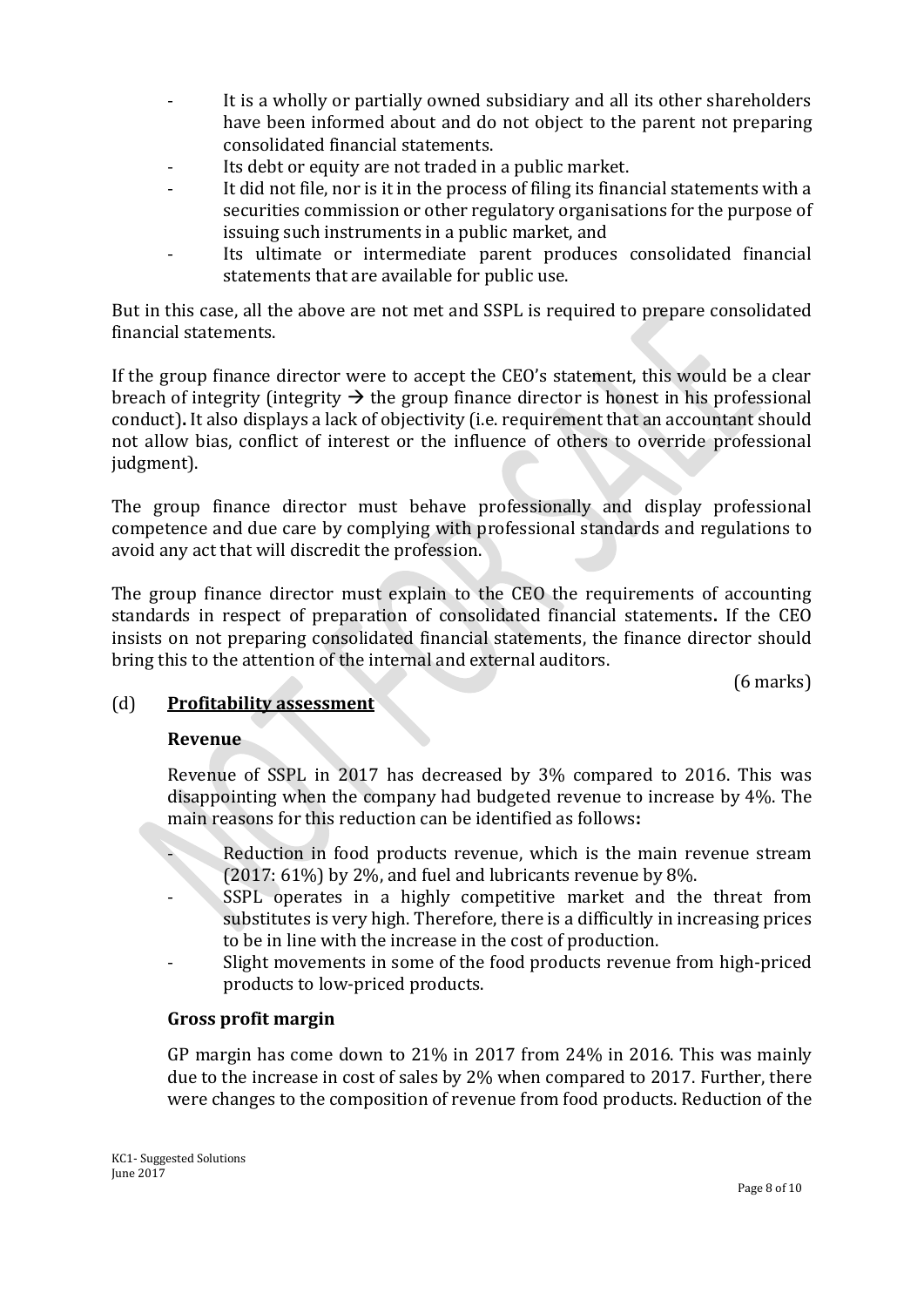GP margin can occur if a product with a higher GP margin has reduced during the year.

Reasons for the increase in cost of sales:

- Cost of production is higher than competitors (by  $10\%$   $20\%$ ) due to the issues in the supply chain
- Coffee powder  $\rightarrow$  reduction in the supply from farmers and the use of old machinery have caused high cost of production, which reduces the GP margin.

#### **Operating profit margin**

Operating profit margin has also decreased from 6% in 2016 to 4% in 2017.

This reduction has occurred due to the reduction in revenue and GP margin.

There was an increase in administrative expenses by 4% compared to 2016, but this had no big impact on the OP margin as distribution expenses had decreased by 7% in 2017. However, the company needs to ensure that adequate impairment for debtors has been recognised in the financial statements to reflect the delay in recoveries (currently there is a significant amount of trade debtors that are outstanding for more than 90 days).

#### **Net profit margin**

NP margin has reduced significantly to 3% in 2017 from 5% in 2016. Reduction in revenue and the GP margin are the main reasons for the reduced NP margin.

(15 marks)

**(Total: 50 marks)**